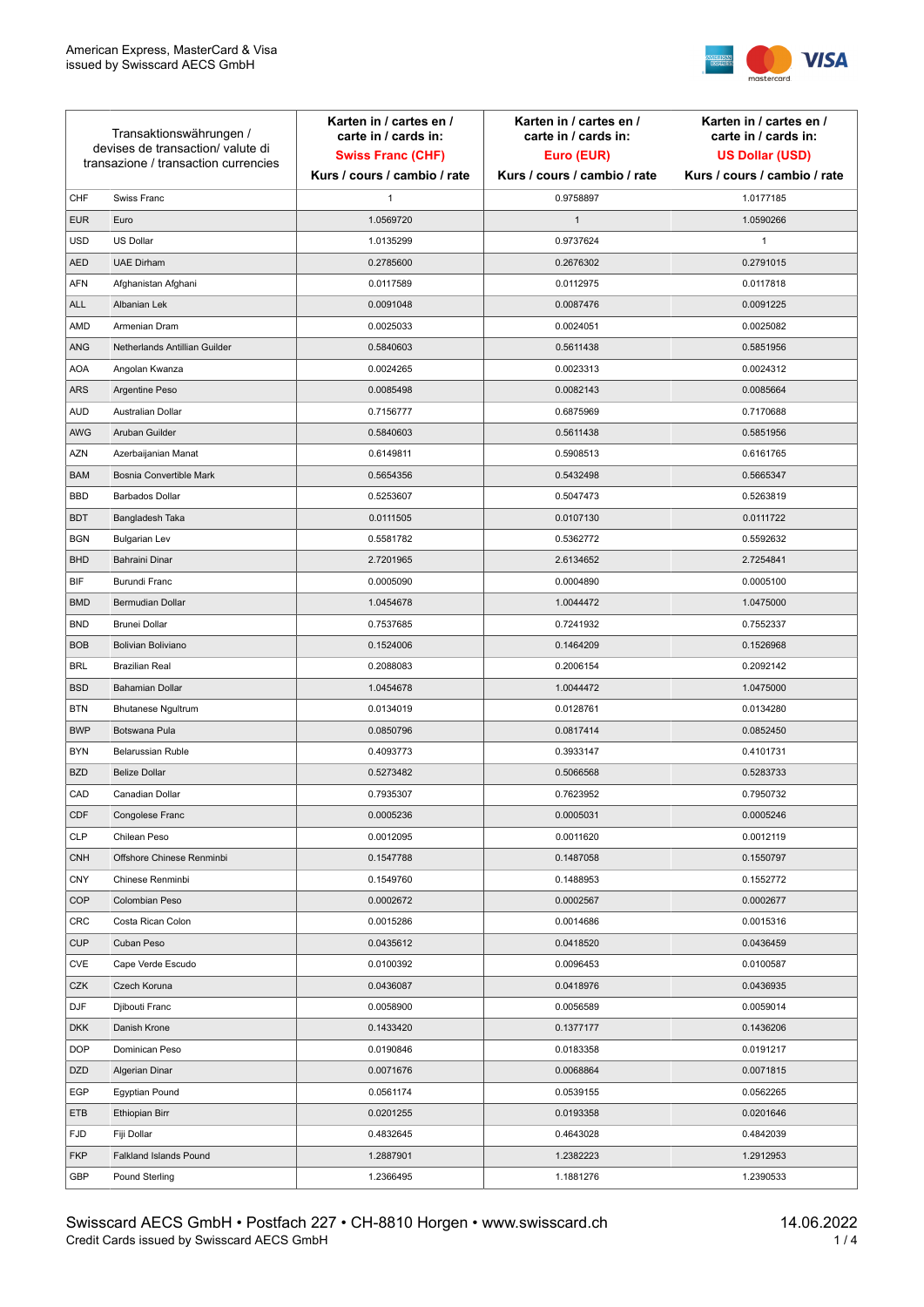

| Transaktionswährungen /<br>devises de transaction/valute di<br>transazione / transaction currencies |                        | Karten in / cartes en /<br>carte in / cards in: | Karten in / cartes en /<br>carte in / cards in: | Karten in / cartes en /<br>carte in / cards in: |
|-----------------------------------------------------------------------------------------------------|------------------------|-------------------------------------------------|-------------------------------------------------|-------------------------------------------------|
|                                                                                                     |                        | <b>Swiss Franc (CHF)</b>                        | Euro (EUR)                                      | <b>US Dollar (USD)</b>                          |
|                                                                                                     |                        | Kurs / cours / cambio / rate                    | Kurs / cours / cambio / rate                    | Kurs / cours / cambio / rate                    |
| <b>GEL</b>                                                                                          | Georgia Lari           | 0.3610116                                       | 0.3468467                                       | 0.3617133                                       |
| <b>GHS</b>                                                                                          | Ghana Cedi             | 0.1452039                                       | 0.1395066                                       | 0.1454862                                       |
| GIP                                                                                                 | Gibraltar Pound        | 1.2887901                                       | 1.2382223                                       | 1.2912953                                       |
| <b>GMD</b>                                                                                          | Gambia Dalasi          | 0.0213928                                       | 0.0205534                                       | 0.0214344                                       |
| <b>GNF</b>                                                                                          | Guinea Franc           | 0.0001212                                       | 0.0001164                                       | 0.0001214                                       |
| <b>GTQ</b>                                                                                          | Guatemala Quetzal      | 0.1353532                                       | 0.1300424                                       | 0.1356163                                       |
| GYD                                                                                                 | Guyana Dollar          | 0.0050036                                       | 0.0048073                                       | 0.0050133                                       |
| HKD                                                                                                 | Hong Kong Dollar       | 0.1291282                                       | 0.1240616                                       | 0.1293792                                       |
| <b>HNL</b>                                                                                          | Honduras Lempira       | 0.0426103                                       | 0.0409384                                       | 0.0426931                                       |
| <b>HRK</b>                                                                                          | Croatian Kuna          | 0.1462147                                       | 0.1404777                                       | 0.1464989                                       |
| <b>HTG</b>                                                                                          | Haiti Gourde           | 0.0092376                                       | 0.0088751                                       | 0.0092556                                       |
| <b>HUF</b>                                                                                          | Forint                 | 0.0027059                                       | 0.0025997                                       | 0.0027112                                       |
| <b>IDR</b>                                                                                          | Indonesia Rupiah       | 0.0000714                                       | 0.0000686                                       | 0.0000715                                       |
| <b>ILS</b>                                                                                          | New Israeli Sheqel     | 0.3015290                                       | 0.2896980                                       | 0.3021151                                       |
| <b>INR</b>                                                                                          | Indian Rupee           | 0.0134027                                       | 0.0128768                                       | 0.0134288                                       |
| IQD                                                                                                 | Iraqi Dinar            | 0.0007161                                       | 0.0006880                                       | 0.0007175                                       |
| <b>ISK</b>                                                                                          | <b>Iceland Krona</b>   | 0.0080309                                       | 0.0077158                                       | 0.0080465                                       |
| <b>JMD</b>                                                                                          | Jamaican Dollar        | 0.0068244                                       | 0.0065566                                       | 0.0068377                                       |
| <b>JOD</b>                                                                                          | Jordanian Dinar        | 1.4767820                                       | 1.4188381                                       | 1.4796526                                       |
| JPY                                                                                                 | Yen                    | 0.0075863                                       | 0.0072886                                       | 0.0076010                                       |
| <b>KES</b>                                                                                          | Kenyan Shilling        | 0.0089356                                       | 0.0085850                                       | 0.0089530                                       |
| <b>KGS</b>                                                                                          | Kyrgyzstan Som         | 0.0131504                                       | 0.0126344                                       | 0.0131760                                       |
| <b>KHR</b>                                                                                          | Cambodia Riel          | 0.0002577                                       | 0.0002476                                       | 0.0002582                                       |
| <b>KMF</b>                                                                                          | Comoro Franc           | 0.0022220                                       | 0.0021348                                       | 0.0022263                                       |
| <b>KRW</b>                                                                                          | Korean Republic Won    | 0.0008168                                       | 0.0007848                                       | 0.0008184                                       |
| <b>KWD</b>                                                                                          | Kuwaiti Dinar          | 3.3353270                                       | 3.2044601                                       | 3.3418103                                       |
| <b>KYD</b>                                                                                          | Cayman Islands Dollar  | 1.2545619                                       | 1.2053371                                       | 1.2570005                                       |
| KZT                                                                                                 | Kazakhstan Tenge       | 0.0023948                                       | 0.0023008                                       | 0.0023995                                       |
| LAK                                                                                                 | Lao Republic Kip       | 0.0000713                                       | 0.0000685                                       | 0.0000714                                       |
| LBP                                                                                                 | Lebanese Pound         | 0.0000423                                       | 0.0000406                                       | 0.0000424                                       |
| <b>LKR</b>                                                                                          | Sri Lanka Rupee        | 0.0029081                                       | 0.0027940                                       | 0.0029138                                       |
| <b>LRD</b>                                                                                          | Liberian Dollar        | 0.0068781                                       | 0.0066082                                       | 0.0068915                                       |
| <b>LSL</b>                                                                                          | Lesotho Lothi          | 0.0651496                                       | 0.0625934                                       | 0.0652762                                       |
| LYD                                                                                                 | Libyan Dinar           | 0.2191066                                       | 0.2105096                                       | 0.2195325                                       |
| <b>MAD</b>                                                                                          | Moroccan Dirham        | 0.1024394                                       | 0.0984200                                       | 0.1026385                                       |
| MDL                                                                                                 | Moldovan Leu           | 0.0551183                                       | 0.0529556                                       | 0.0552254                                       |
| <b>MGA</b>                                                                                          | Malagasy Ariary        | 0.0002582                                       | 0.0002481                                       | 0.0002587                                       |
| MKD                                                                                                 | Macedonia Denar        | 0.0177168                                       | 0.0170217                                       | 0.0177512                                       |
| <b>MMK</b>                                                                                          | Myanmar Kyat           | 0.0005651                                       | 0.0005429                                       | 0.0005662                                       |
| <b>MNT</b>                                                                                          | Mongolia Tugrik        | 0.0003340                                       | 0.0003209                                       | 0.0003346                                       |
| <b>MOP</b>                                                                                          | Macao Pataca           | 0.1293896                                       | 0.1243128                                       | 0.1296411                                       |
| <b>MRU</b>                                                                                          | Mauritanian Ouguiya    | 0.0286467                                       | 0.0275227                                       | 0.0287024                                       |
| <b>MUR</b>                                                                                          | <b>Mauritius Rupee</b> | 0.0236647                                       | 0.0227362                                       | 0.0237107                                       |
| <b>MVR</b>                                                                                          | Maldives Rufiyaa       | 0.0677256                                       | 0.0650683                                       | 0.0678572                                       |
| <b>MWK</b>                                                                                          | Malawi Kwacha          | 0.0010271                                       | 0.0009868                                       | 0.0010291                                       |
| <b>MXN</b>                                                                                          | Mexican Peso           | 0.0524578                                       | 0.0503995                                       | 0.0525598                                       |
| <b>MYR</b>                                                                                          | Malaysian Ringgit      | 0.2373252                                       | 0.2280134                                       | 0.2377865                                       |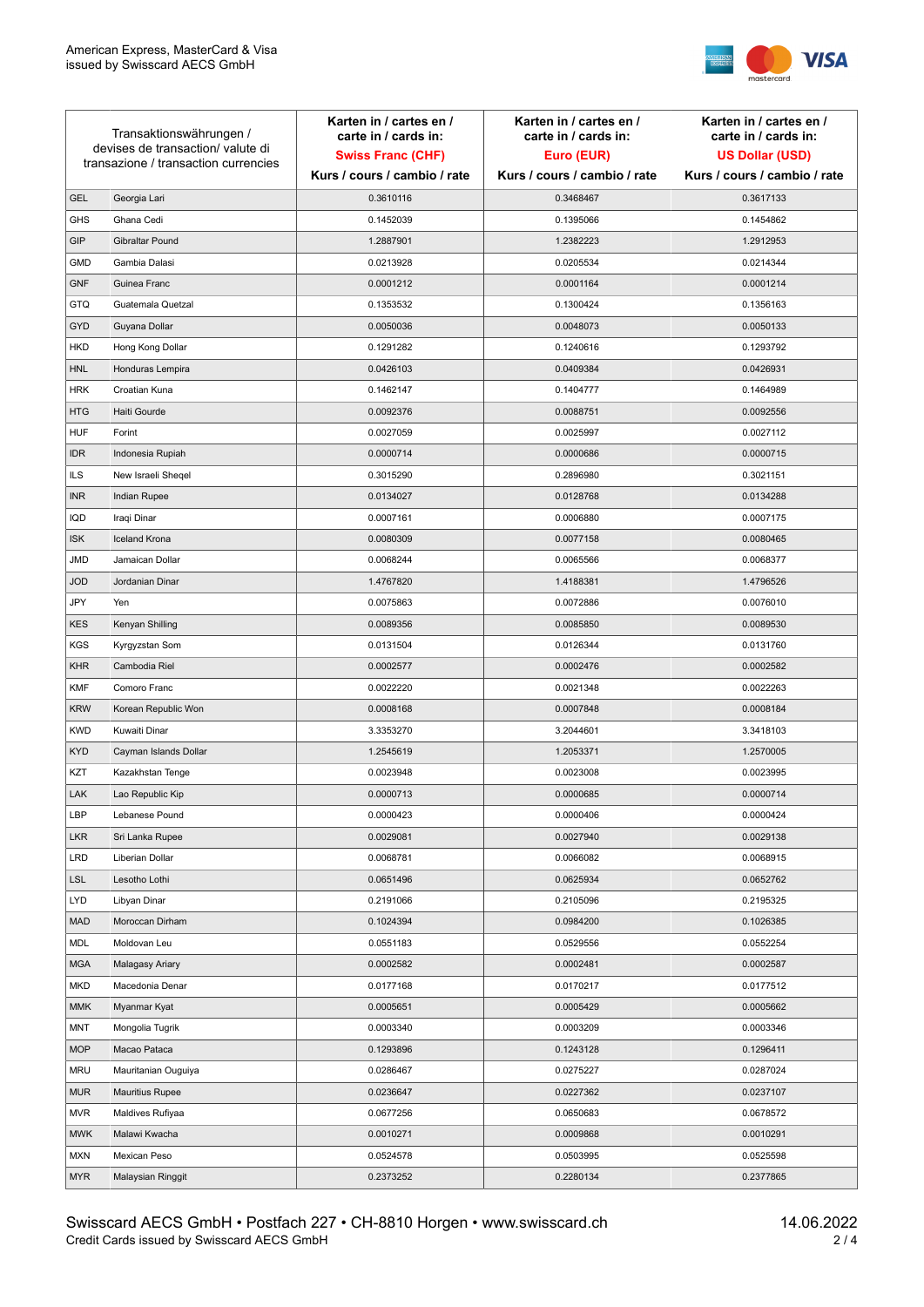

| Transaktionswährungen /<br>devises de transaction/valute di<br>transazione / transaction currencies |                             | Karten in / cartes en /<br>carte in / cards in:<br><b>Swiss Franc (CHF)</b> | Karten in / cartes en /<br>carte in / cards in:<br>Euro (EUR) | Karten in / cartes en /<br>carte in / cards in:<br><b>US Dollar (USD)</b> |
|-----------------------------------------------------------------------------------------------------|-----------------------------|-----------------------------------------------------------------------------|---------------------------------------------------------------|---------------------------------------------------------------------------|
|                                                                                                     |                             | Kurs / cours / cambio / rate                                                | Kurs / cours / cambio / rate                                  | Kurs / cours / cambio / rate                                              |
| <b>MZN</b>                                                                                          | Mozambique Metical          | 0.0163328                                                                   | 0.0156920                                                     | 0.0163645                                                                 |
| <b>NAD</b>                                                                                          | Namibia Dollar              | 0.0651193                                                                   | 0.0625642                                                     | 0.0652459                                                                 |
| <b>NGN</b>                                                                                          | Nigeria Naira               | 0.0024892                                                                   | 0.0023915                                                     | 0.0024940                                                                 |
| <b>NIO</b>                                                                                          | Nicaragua Cordoba Oro       | 0.0293177                                                                   | 0.0281674                                                     | 0.0293747                                                                 |
| <b>NOK</b>                                                                                          | Norwegian Krone             | 0.1051065                                                                   | 0.1009825                                                     | 0.1053108                                                                 |
| <b>NPR</b>                                                                                          | Nepalese Rupee              | 0.0083767                                                                   | 0.0080480                                                     | 0.0083930                                                                 |
| <b>NZD</b>                                                                                          | New Zealand Dollar          | 0.6458731                                                                   | 0.6205312                                                     | 0.6471286                                                                 |
| <b>OMR</b>                                                                                          | Oman Rial                   | 2.6591066                                                                   | 2.5547723                                                     | 2.6642754                                                                 |
| PAB                                                                                                 | Panamanian Balboa           | 1.0454678                                                                   | 1.0044472                                                     | 1.0475000                                                                 |
| <b>PEN</b>                                                                                          | Peru Sol                    | 0.2787342                                                                   | 0.2677976                                                     | 0.2792760                                                                 |
| <b>PGK</b>                                                                                          | Papua New Guinea Kina       | 0.2969129                                                                   | 0.2852630                                                     | 0.2974900                                                                 |
| PHP                                                                                                 | Philippine Peso             | 0.0197095                                                                   | 0.0189362                                                     | 0.0197478                                                                 |
| <b>PKR</b>                                                                                          | Pakistan Rupee              | 0.0051268                                                                   | 0.0049256                                                     | 0.0051368                                                                 |
| <b>PLN</b>                                                                                          | Zloty                       | 0.2337429                                                                   | 0.2245716                                                     | 0.2341973                                                                 |
| <b>PYG</b>                                                                                          | Paraguay Guarani            | 0.0001523                                                                   | 0.0001463                                                     | 0.0001526                                                                 |
| QAR                                                                                                 | Qatari Rial                 | 0.2810471                                                                   | 0.2700198                                                     | 0.2815934                                                                 |
| <b>RON</b>                                                                                          | Leu                         | 0.2226947                                                                   | 0.2139569                                                     | 0.2231276                                                                 |
| <b>RSD</b>                                                                                          | Serbian Dinar               | 0.0092994                                                                   | 0.0089345                                                     | 0.0093175                                                                 |
| <b>RUB</b>                                                                                          | <b>Russian Ruble</b>        | 0.0179216                                                                   | 0.0172184                                                     | 0.0179564                                                                 |
| <b>RWF</b>                                                                                          | Rwanda Franc                | 0.0010253                                                                   | 0.0009851                                                     | 0.0010273                                                                 |
| SAR                                                                                                 | Saudi Riyal                 | 0.2727594                                                                   | 0.2620572                                                     | 0.2732896                                                                 |
| <b>SBD</b>                                                                                          | Solomon Islands Dollar      | 0.1339244                                                                   | 0.1286697                                                     | 0.1341847                                                                 |
| <b>SCR</b>                                                                                          | Seychelles Rupee            | 0.0751924                                                                   | 0.0722421                                                     | 0.0753386                                                                 |
| <b>SDG</b>                                                                                          | Sudanese Pound              | 0.0023473                                                                   | 0.0022552                                                     | 0.0023519                                                                 |
| <b>SEK</b>                                                                                          | Swedish Krona               | 0.1013030                                                                   | 0.0973282                                                     | 0.1014999                                                                 |
| SGD                                                                                                 | Singapore Dollar            | 0.7307417                                                                   | 0.7020699                                                     | 0.7321621                                                                 |
| <b>SHP</b>                                                                                          | St Helena Pound             | 1.2887901                                                                   | 1.2382223                                                     | 1.2912953                                                                 |
| <b>SLL</b>                                                                                          | Sierra Leone Leone          | 0.0000795                                                                   | 0.0000764                                                     | 0.0000797                                                                 |
| SOS                                                                                                 | Somali shilling             | 0.0018099                                                                   | 0.0017389                                                     | 0.0018134                                                                 |
| <b>SRD</b>                                                                                          | Suriname Dollar             | 0.0480572                                                                   | 0.0461716                                                     | 0.0481506                                                                 |
| SSD                                                                                                 | South Sudanese Pound        | 0.0021443                                                                   | 0.0020602                                                     | 0.0021485                                                                 |
| <b>STN</b>                                                                                          | Sao Tome and Principe Dobra | 0.0445548                                                                   | 0.0428066                                                     | 0.0446414                                                                 |
| <b>SVC</b>                                                                                          | El Salvador Colon           | 0.1194820                                                                   | 0.1147939                                                     | 0.1197143                                                                 |
| SZL                                                                                                 | Swaziland Lilangeni         | 0.0650932                                                                   | 0.0625392                                                     | 0.0652197                                                                 |
| THB                                                                                                 | Baht                        | 0.0294621                                                                   | 0.0283061                                                     | 0.0295194                                                                 |
| <b>TJS</b>                                                                                          | Tajikistan Somoni           | 0.0937765                                                                   | 0.0900970                                                     | 0.0939588                                                                 |
| TMT                                                                                                 | Turkmenistan Manat          | 0.2995610                                                                   | 0.2878072                                                     | 0.3001433                                                                 |
| <b>TND</b>                                                                                          | <b>Tunisian Dinar</b>       | 0.3479094                                                                   | 0.3342586                                                     | 0.3485857                                                                 |
| <b>TOP</b>                                                                                          | Tonga Pa'anga               | 0.4635604                                                                   | 0.4453719                                                     | 0.4644615                                                                 |
| <b>TRY</b>                                                                                          | Turkish Lira                | 0.0604282                                                                   | 0.0580572                                                     | 0.0605457                                                                 |
| TTD                                                                                                 | Trinidad & Tobago Dollar    | 0.1547237                                                                   | 0.1486529                                                     | 0.1550245                                                                 |
| <b>TWD</b>                                                                                          | New Taiwan Dollar           | 0.0351792                                                                   | 0.0337989                                                     | 0.0352476                                                                 |
| TZS                                                                                                 | Tanzanian Shilling          | 0.0004493                                                                   | 0.0004317                                                     | 0.0004502                                                                 |
| <b>UAH</b>                                                                                          | Ukraine Hryvnia             | 0.0357365                                                                   | 0.0343343                                                     | 0.0358060                                                                 |
| <b>UGX</b>                                                                                          | Uganda Shilling             | 0.0002803                                                                   | 0.0002693                                                     | 0.0002808                                                                 |
| <b>UYU</b>                                                                                          | Peso Uruguayo               | 0.0264140                                                                   | 0.0253776                                                     | 0.0264653                                                                 |
| UZS                                                                                                 | Uzbekistan Sum              | 0.0000951                                                                   | 0.0000914                                                     | 0.0000953                                                                 |